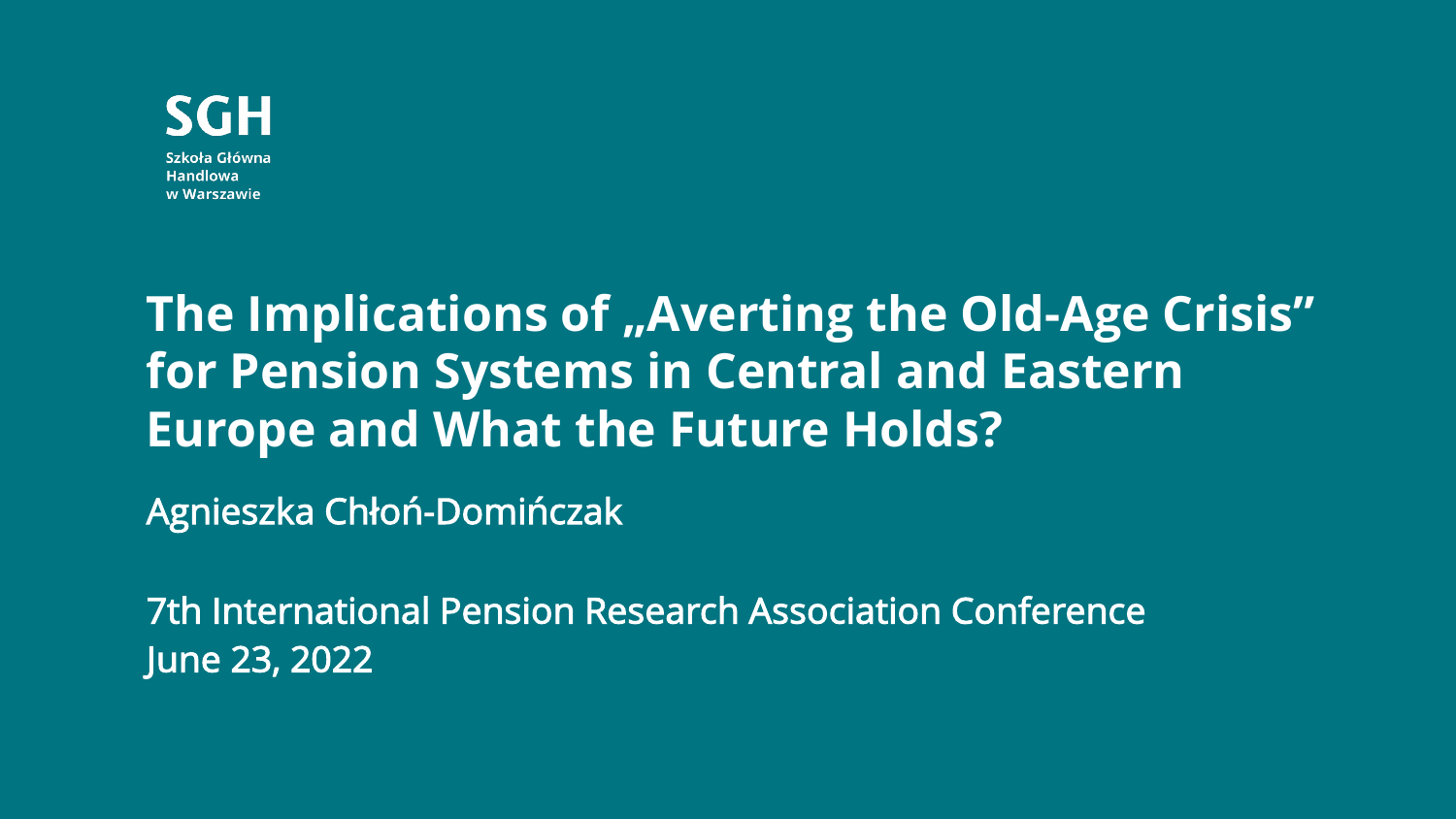### **Cycle of pension system changes in CEE countries: shifting perspectives**

From transition to enlargement: towards convergence to market economy

EU accession and post-accession: rebalancing the pension systems

Financial and economic crisis: back to dominant role of the PAYG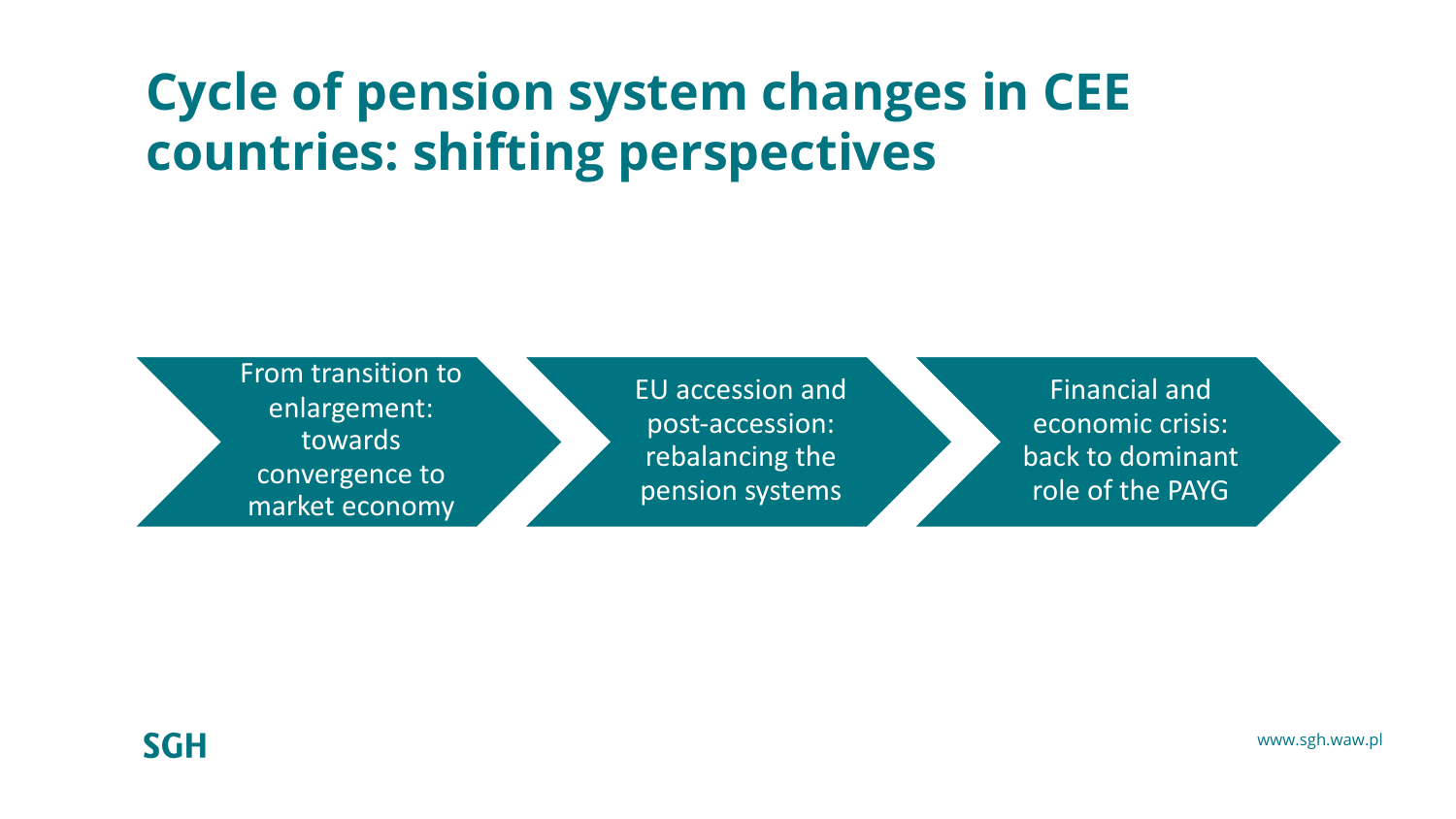# **Initial conditions**

- Economic and social transition after the fall of the centrally planned economy
- Changing labour market:
	- Rising unemployment in early 1990s
	- Restructuring of the employment structure
	- More frequent job changes
	- Outdated skills
- Widespread early retirement
- Rising costs and deficit in pension systems
- Demographic change
	- Sharp drop in fertility rates causing fast population ageing in the future
	- Gradually increasing life expectancy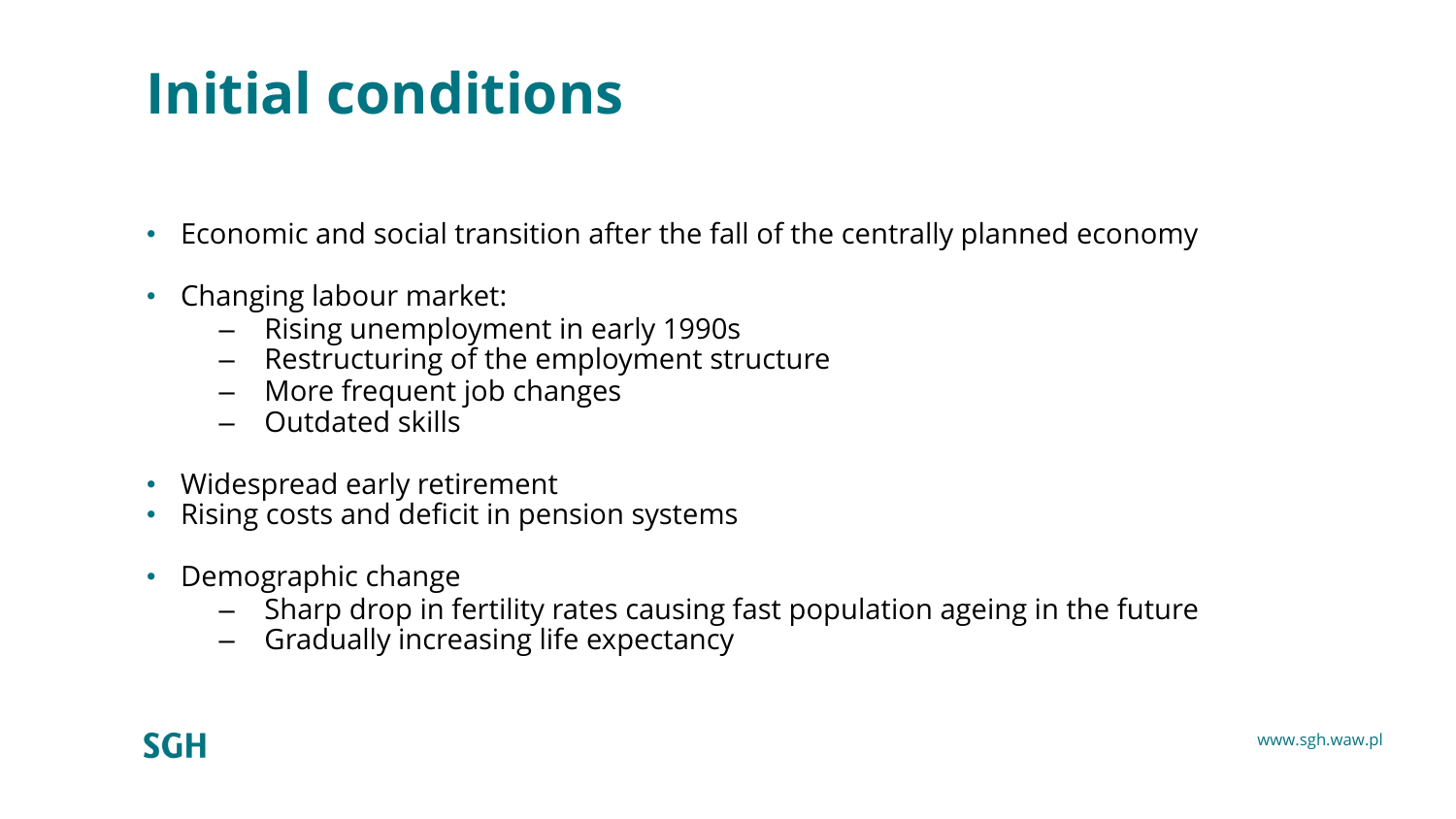## **Towards multi-pillar schemes: externalities**

- Need to support financial market development
- Establishing domestic institutional investors
- Encouraging long-term savings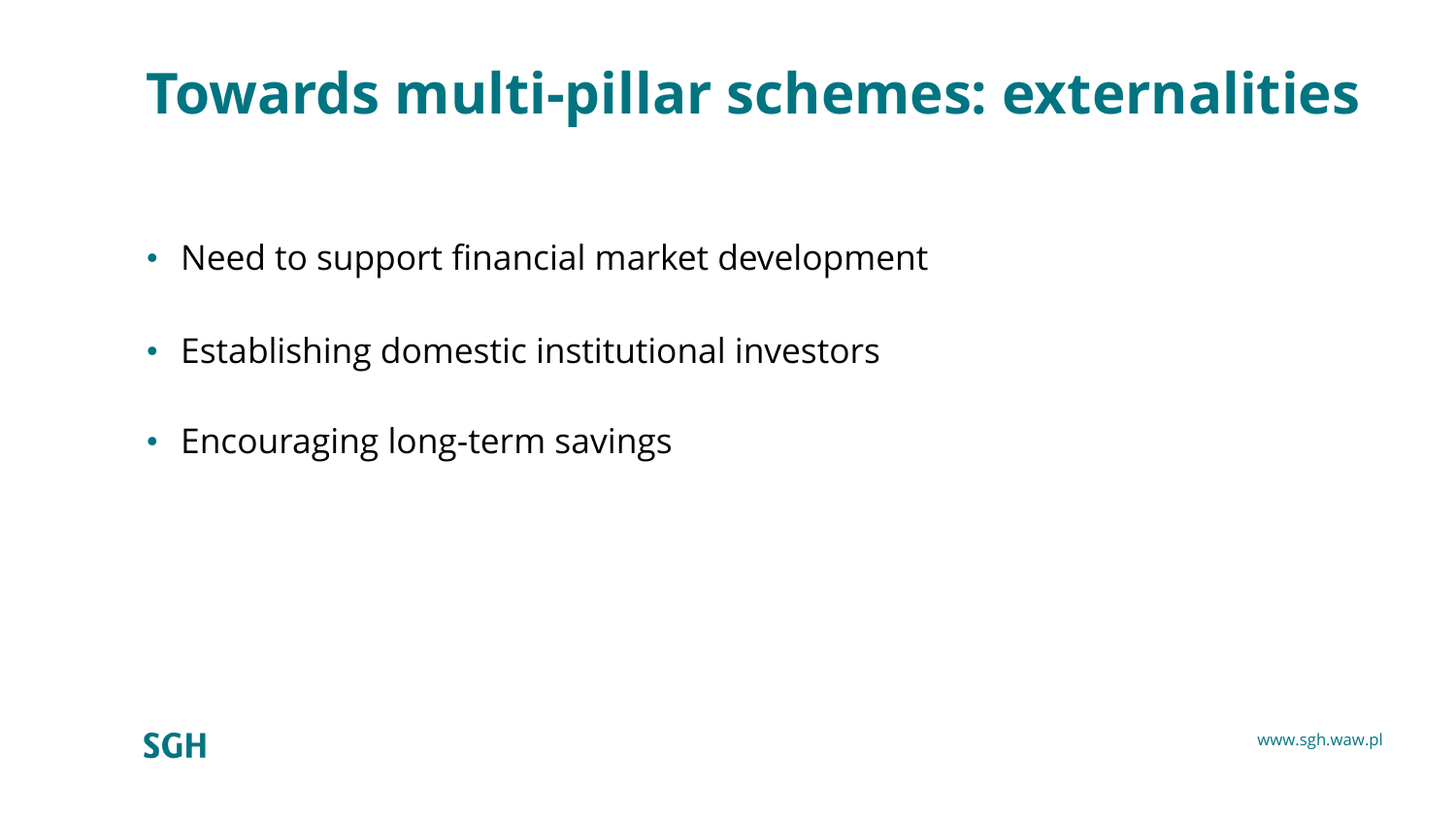### **Seeking the new model: multi-pillar pension reforms**

### Shifting to funding….

- 1998: Hungary
- 1999: Poland
- 2001: Latvia
- 2002: Bulgaria, Estonia
- 2004: Lithuania
- 2005: Slovakia
- 2008: Romania

### … and diversity of approaches in public systems

| <b>Country</b>    | Type                    | <b>Country</b> | Type           |  |  |  |  |
|-------------------|-------------------------|----------------|----------------|--|--|--|--|
| BE.               | DB                      | LТ             | <b>PS</b>      |  |  |  |  |
| BG                | DB                      | LU             | DB             |  |  |  |  |
| CZ.               | DB                      | HU             | DB             |  |  |  |  |
| <b>DK</b>         | Flat rate + DB          | <b>MT</b>      | Flat rate + DB |  |  |  |  |
| <b>DE</b>         | PS                      | <b>NL</b>      | Flat rate + DB |  |  |  |  |
| EE                | PS                      | <b>AT</b>      | DB             |  |  |  |  |
| IE.               | Flat rate + DB          | PL             | <b>NDC</b>     |  |  |  |  |
| $EL^{(1)}$        | Flat rate + DB + NDC PT |                | DB             |  |  |  |  |
| <b>ES</b>         | DB                      | RO             | PS             |  |  |  |  |
| FR <sup>(2)</sup> | $DB + PS$               | SI             | DB             |  |  |  |  |
| <b>HR</b>         | <b>PS</b>               | <b>SK</b>      | PS             |  |  |  |  |
| IT.               | <b>NDC</b>              | FI             | DB             |  |  |  |  |
| CY                | PS                      | SE             | <b>NDC</b>     |  |  |  |  |
| LV                | <b>NDC</b>              | <b>NO</b>      | <b>NDC</b>     |  |  |  |  |

*Source: Ageing Report 2021*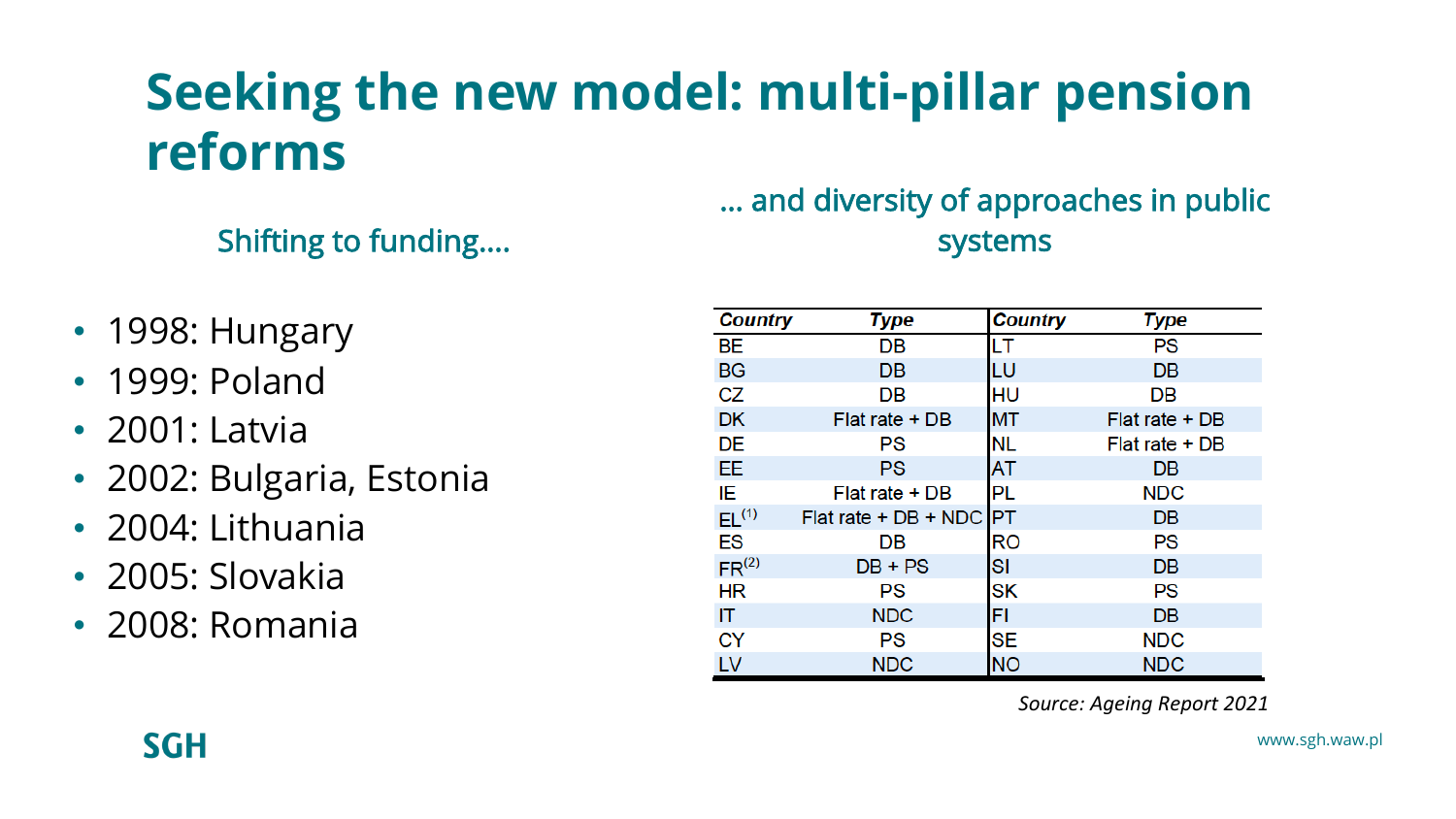### **Funded tiers: contributions and financing transition**

### Contributions to funded tiers **Financing transition**

| <b>Bulgaria</b> | 2% 7 5%        |
|-----------------|----------------|
| <b>Estonia</b>  | $6\%$ (4% +2%) |
| Latvia          | 2% 7 8%        |
| Lithuania       | 2.5% 7 5.5%    |
| <b>Hungary</b>  | 6% 7 8%        |
| <b>Poland</b>   | 7.3%           |
| <b>Romania</b>  | 2% 7 3%        |
| <b>Slovakia</b> | 9%             |

- Three sources of financing transition costs:
	- increase of the general government debt =>future generations).
	- financing from taxes and other budgetary revenues => working generation,
	- financing from savings in the existing PAYG system => retired generation
- Perceiving transition cost:
	- Increased explicit GG debt
	- Shifting from implicite to explicit liabilities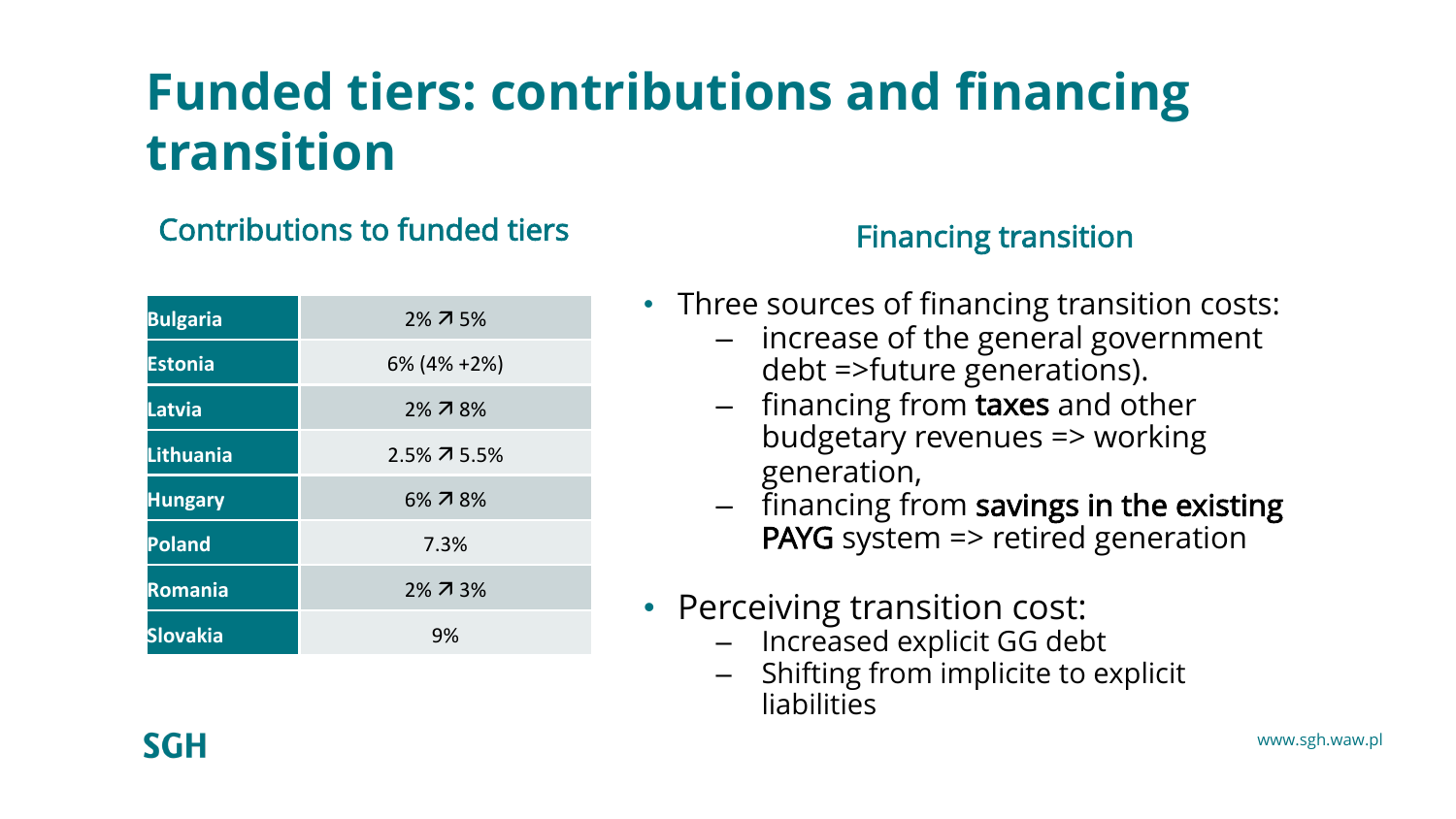### **Shifting perspective: EU accession and 2008 crisis**

#### EU accession

- Open Method of Coordination:
	- Adequacy and sustainability of pension systems
	- Ageing Reports
	- "Traditional" models in the old member states:
		- occupational funded systems,
		- no individual mandatory funding (except SE)
- Stability and Growth Pact:
	- Limits on budget deficit and general government debt
	- Only temporary exemption of transition cost

### 2008 economic and financial crisis

- Economic recession (except PL)
- Rising budget deficits and general government debt
- Lower revenue of pension systems, thus higher deficit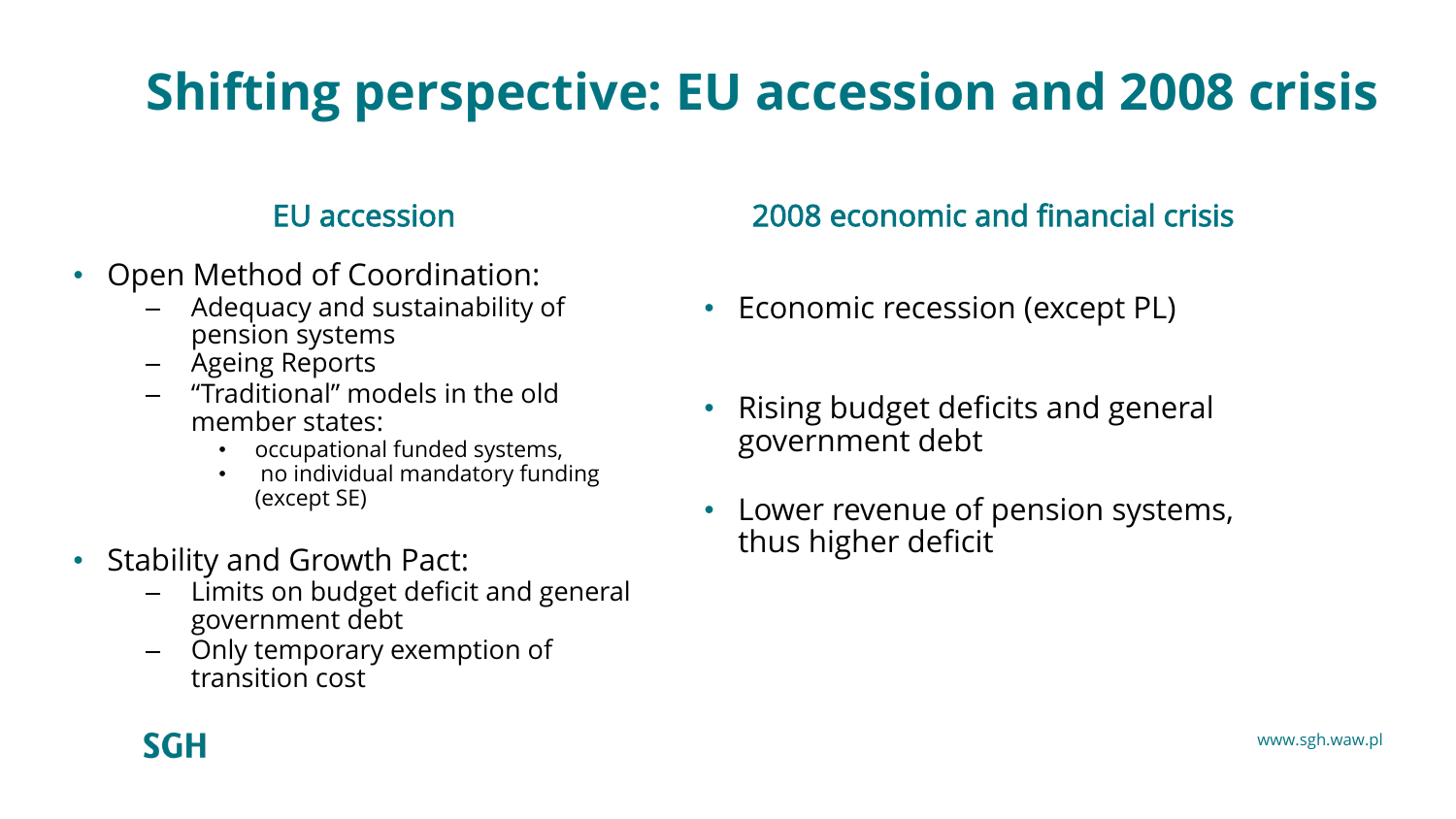### **Transition costs**

- Transition costs gradually
	- increased contributions and/or
	- higher coverage of the mandatory pension system due to the new entrants
- Reversals/reductions led to temporary or permanent decline of transition costs:
	- 2009: LV, LT
	- 2010: EE, BG
	- 2011: HU, PL
	- $-2013:SK$

|                | 2000             | 2001 | 2002 | 2003 | 2004             | 2005 | 2006          | 2007             | 2008          | 2009             | 2010 | 2011 | 2012             | 2013           | 2014          | 2015             | 2016 |
|----------------|------------------|------|------|------|------------------|------|---------------|------------------|---------------|------------------|------|------|------------------|----------------|---------------|------------------|------|
| ΒG             |                  |      | 0.6  | 0.5  | 0.6 <sub>1</sub> | 0.7  | 0.8           | 1.1              | 1.1           | 1.1              |      | 0.9  | 0.9              | 1.3            | 1.1           | 1.3              | 1.3  |
| EE             |                  |      | 0.01 | 0.4  | 0.6              | 0.7  | 0.7           | 0.8              | 0.5           | 1.1              | 0.1  | 0.4  | 0.9              | 1.4            | 1.8 I         | 1.9              | 2.0  |
| LV             |                  | 0.1  | 0.21 | 0.4  | 0.4              | 0.6  | 0.7           |                  | 1.1           | 0.1              | 0.1  | 0.1  | 0.1              | 0.5            | 0.5           | 0.8              | 1.1  |
| LT.            |                  |      |      |      | 0.3              | 0.41 | 0.6           | 0.9 <sub>1</sub> | 1.1           | 0.6              | 0.3  | 0.4  | 0.4              | 0.4            | 0.5           | 0.5              | 0.8  |
| HU             | 0.5              | 0.5  | 0.5  | 0.7  | 0.8              |      |               | 1.2              | 1.2           | 1.4              | 1.1  |      |                  |                |               |                  |      |
| PL             | 1.0 <sub>l</sub> | 1.1  | 1.2  | 1.2  | 1.1              | 1.3  | $1.4^{\circ}$ | 4.4 <sup>7</sup> | $4.6^{\circ}$ | 1.6              | 1.6  | 1.0  | 0.5              | 0.7            | 0.5           | 0.2              | 0.2  |
| R <sub>O</sub> |                  |      |      |      |                  |      |               |                  | 0.2           | 0.3 <sub>1</sub> | 0.3  | 0.41 | 0.5              | 0.7            |               | 1.2              | 1.3  |
| SK             |                  |      |      |      |                  | 0.6  | 1.1           | 1.2              | 1.2           | 1.2              | 1.2  | 1.2  | 1.1              | 0.6            | 0.6           | 0.6              | 0.7  |
| <b>HR</b>      |                  |      | 0.9  | 11   | 11               | 1. 2 | $1.2^{\circ}$ |                  | 1.3           | 1.4              | 1.4  | 1.4  | 4.5 <sup>r</sup> | $4.5^{\prime}$ | $4.5^{\circ}$ | 1.5 <sub>l</sub> | 1.5  |

*Source: Bielawska et al. (2018) with updates*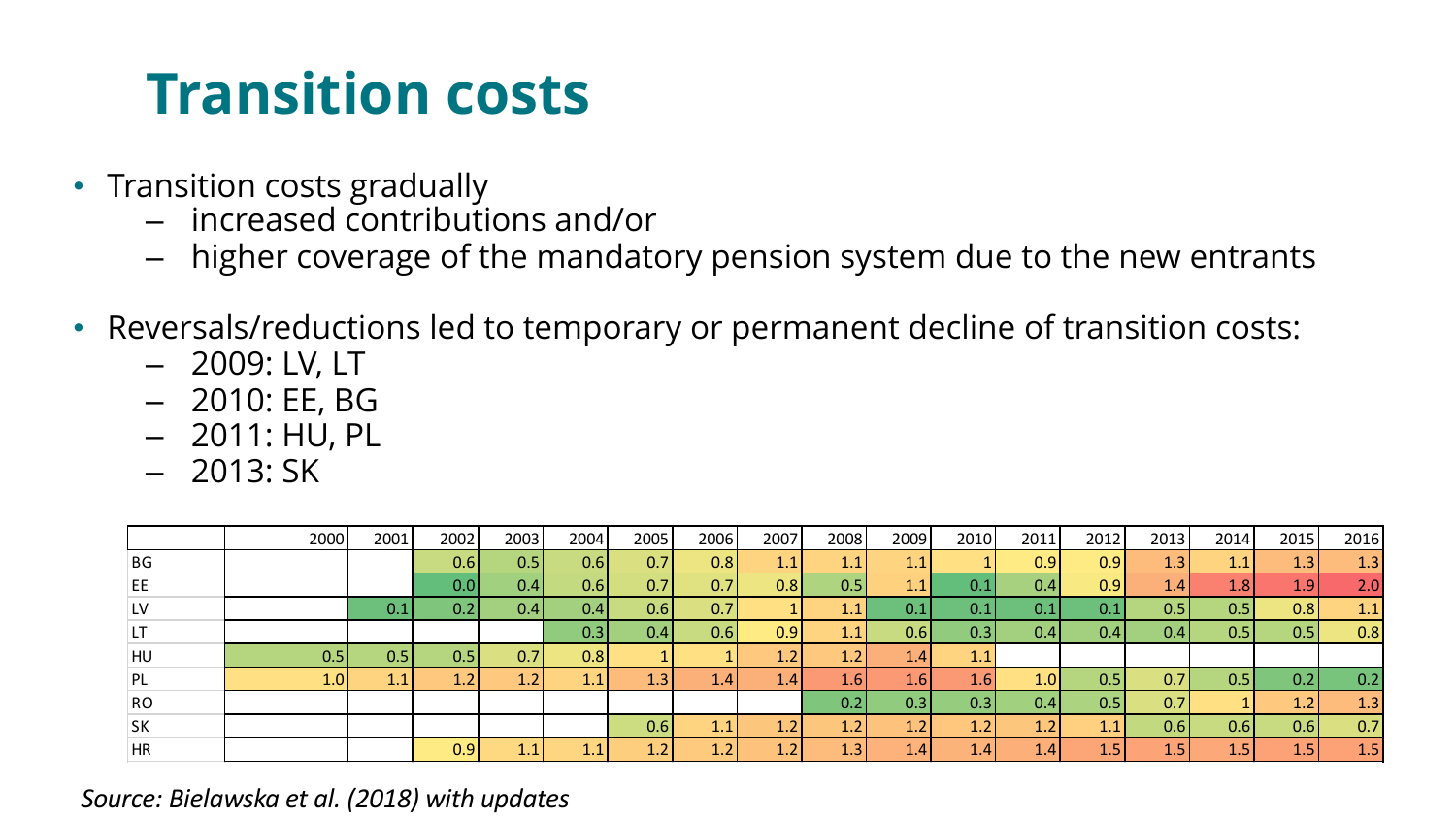# **Financing of the transition costs**





- Before the crisis
	- transition financed mainly from taxes/debt, with notable exception of LV
	- Public debt used to finance transition in PL, HU, RO

### • Tax-financing less popular *Source: Bielawska et al. (2018) with updates*



- After the crisis
	- Transition financed from debt in PL, EE, SK, HR
	- www.sgh.waw.pl • Old-age pension savings used to finance transition in LT, LV, BG, RO
	-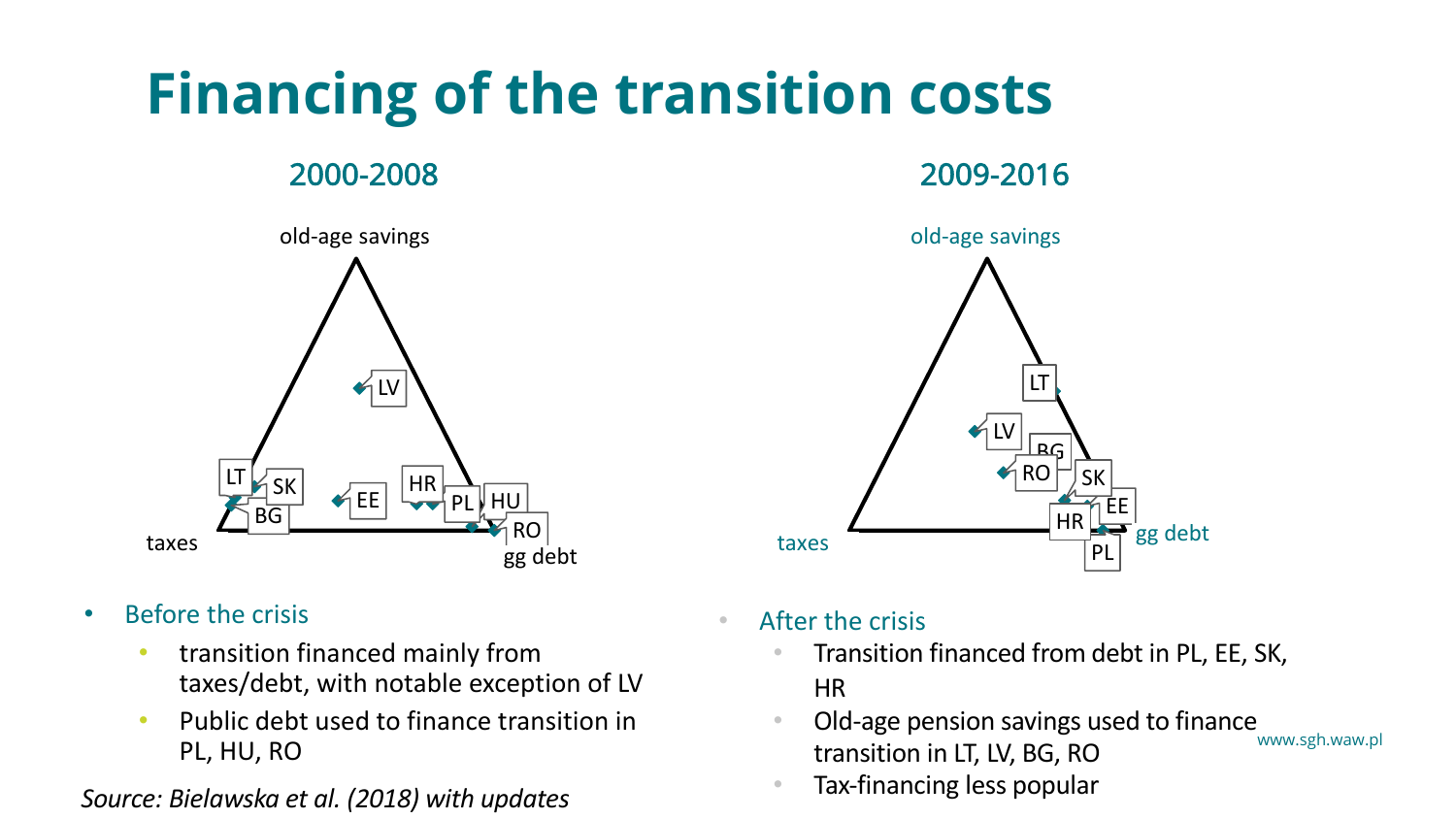# **Pension developments in CEE countries**

- Reversals of pension reforms were caused by a set of country-specific socio-economic factors, including most importantly
	- poor fiscal situation
	- rising pressure from current pension system expenditure
- Performance of pension funds had little impact on reversal decisions
- Permanent reversals and reductions were made in countries with highest demographic pressures foreseen in next decades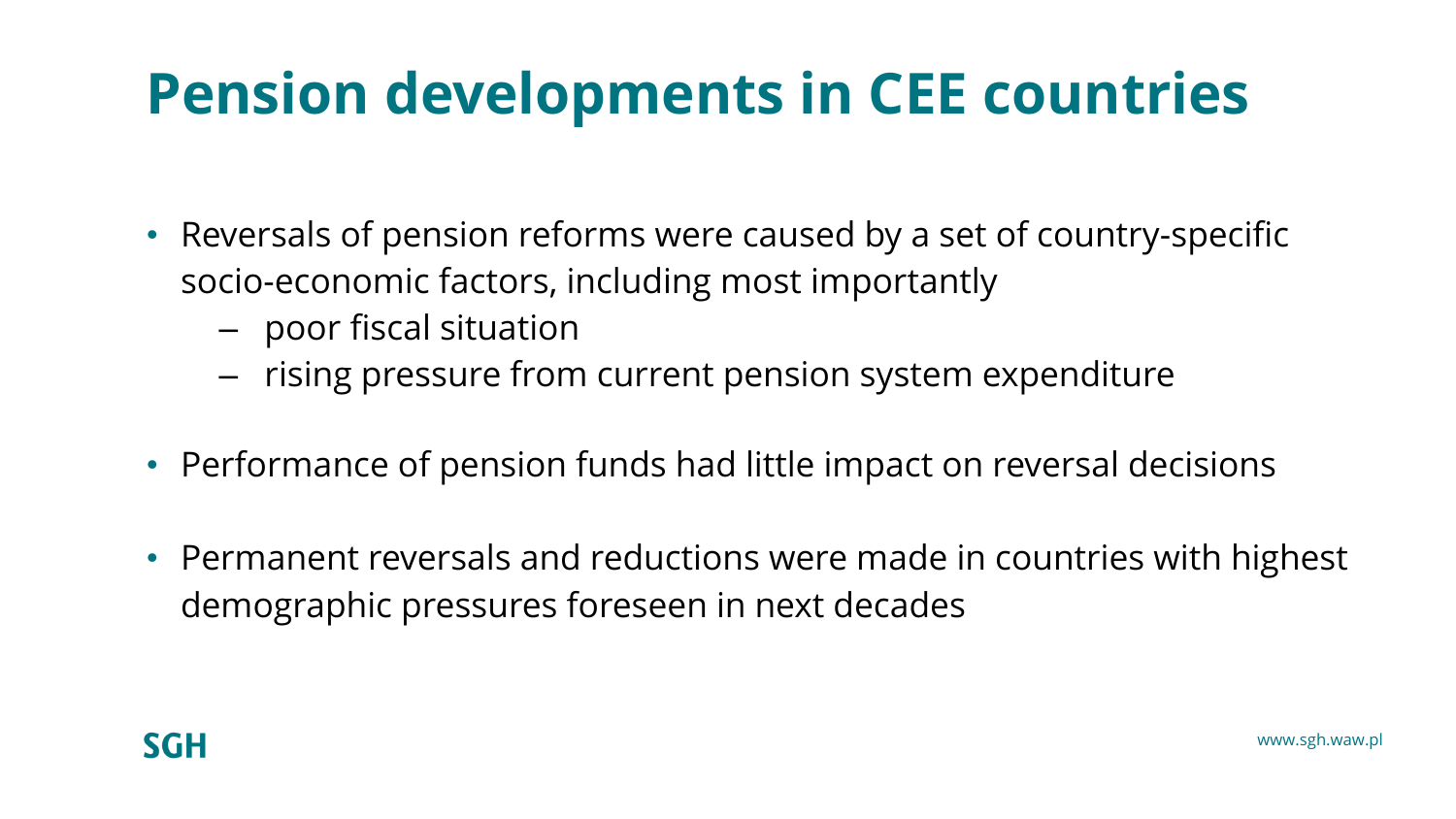# **What the future holds?**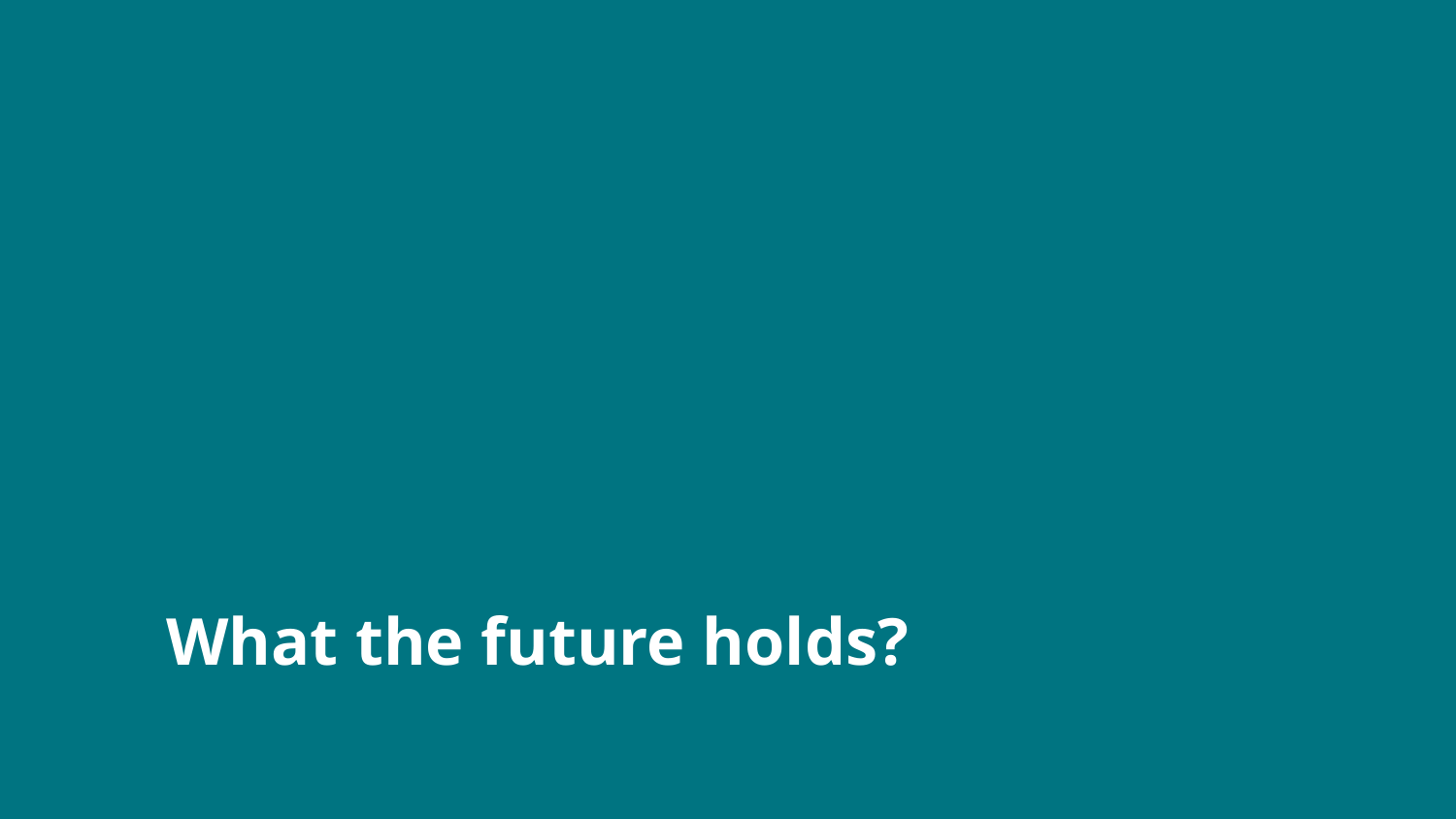## **Ageing remains a challenge…**

#### Change in total population 2019-2070 (%) shrinking arowing  $-8.7$ 25.9 27  $-18.7$  $4.1$  $3.3$ <br>28.3  $-1.6$  $-4.1$  $-13.3$  $4.4$  $-8.$  $-29.5$  $3.6$  $-6.9$  $-25.6$  $-27.9$  $-10.6$  $0.4$  $-17.5$ 489

#### Change in median age 2019-2070



**SGH** 

#### www.sgh.waw.pl

*Source: Ageing Report 2021*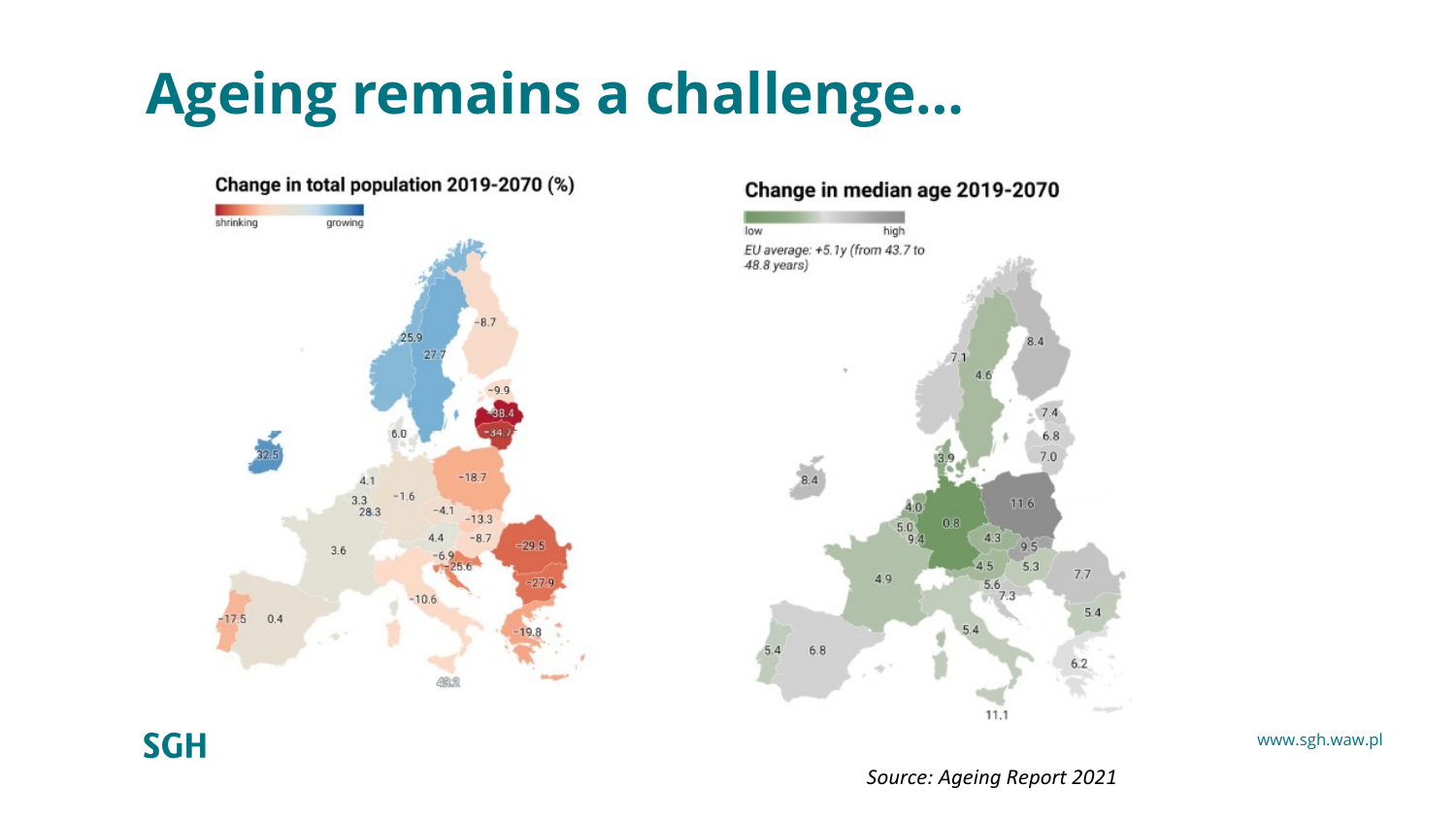### **Life expectancy increasing**

#### Life expectancy at 65

male







www.sgh.waw.pl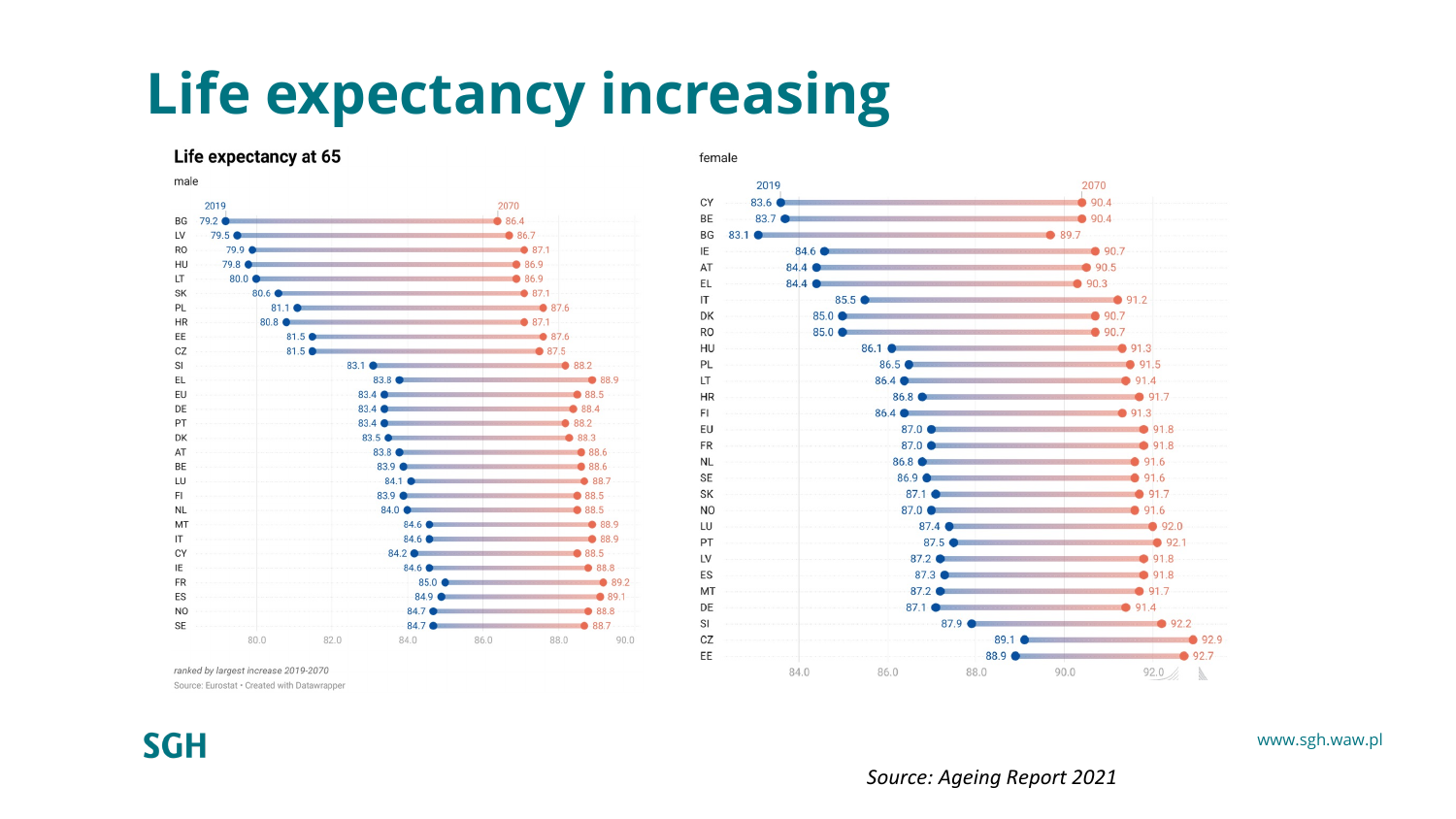### **Dependency ratios rising fast in CEE countries**



**SGH** 

www.sgh.waw.pl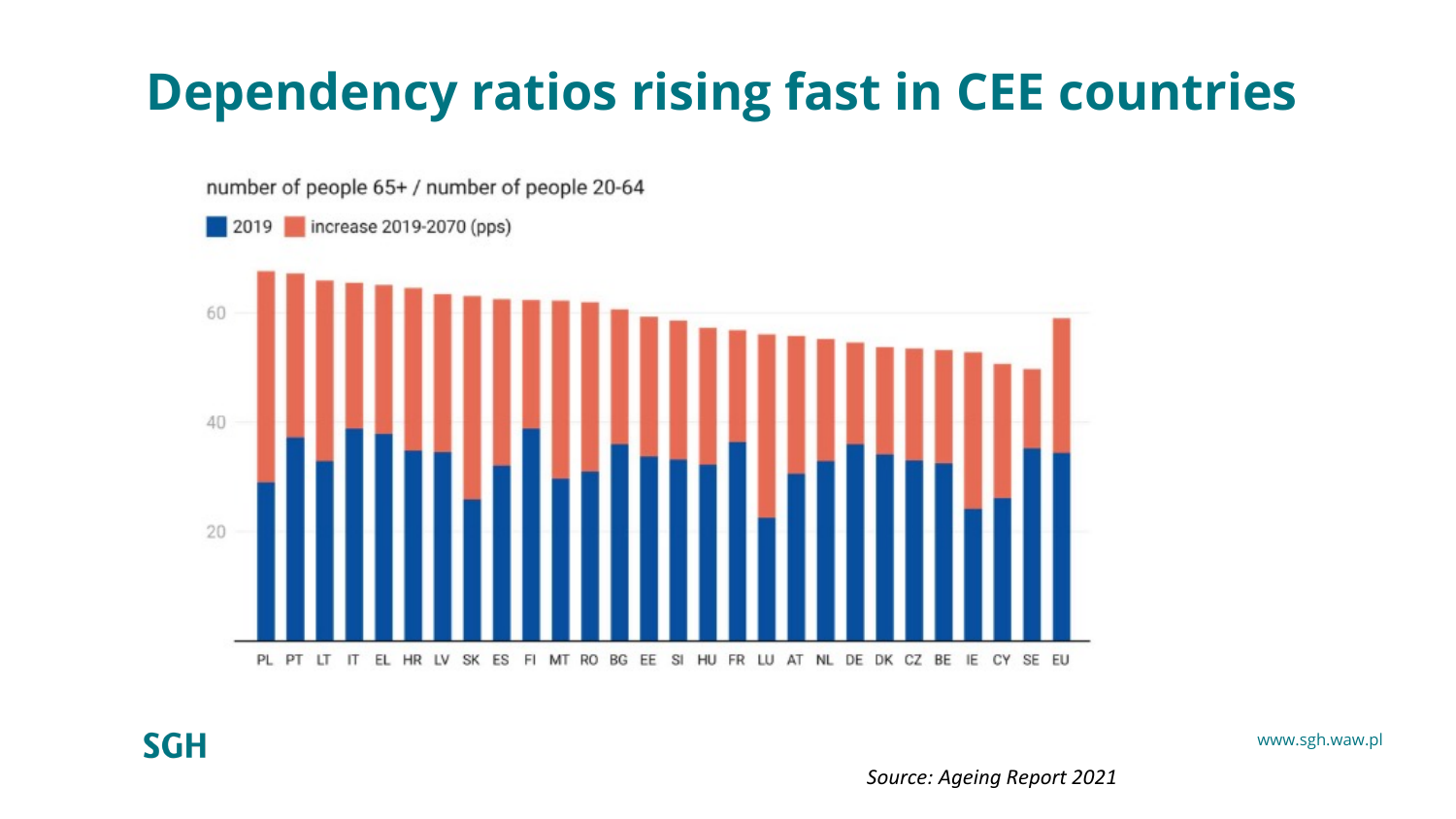### **Changing pension expenditure and the role of funded pensions**





www.sgh.waw.pl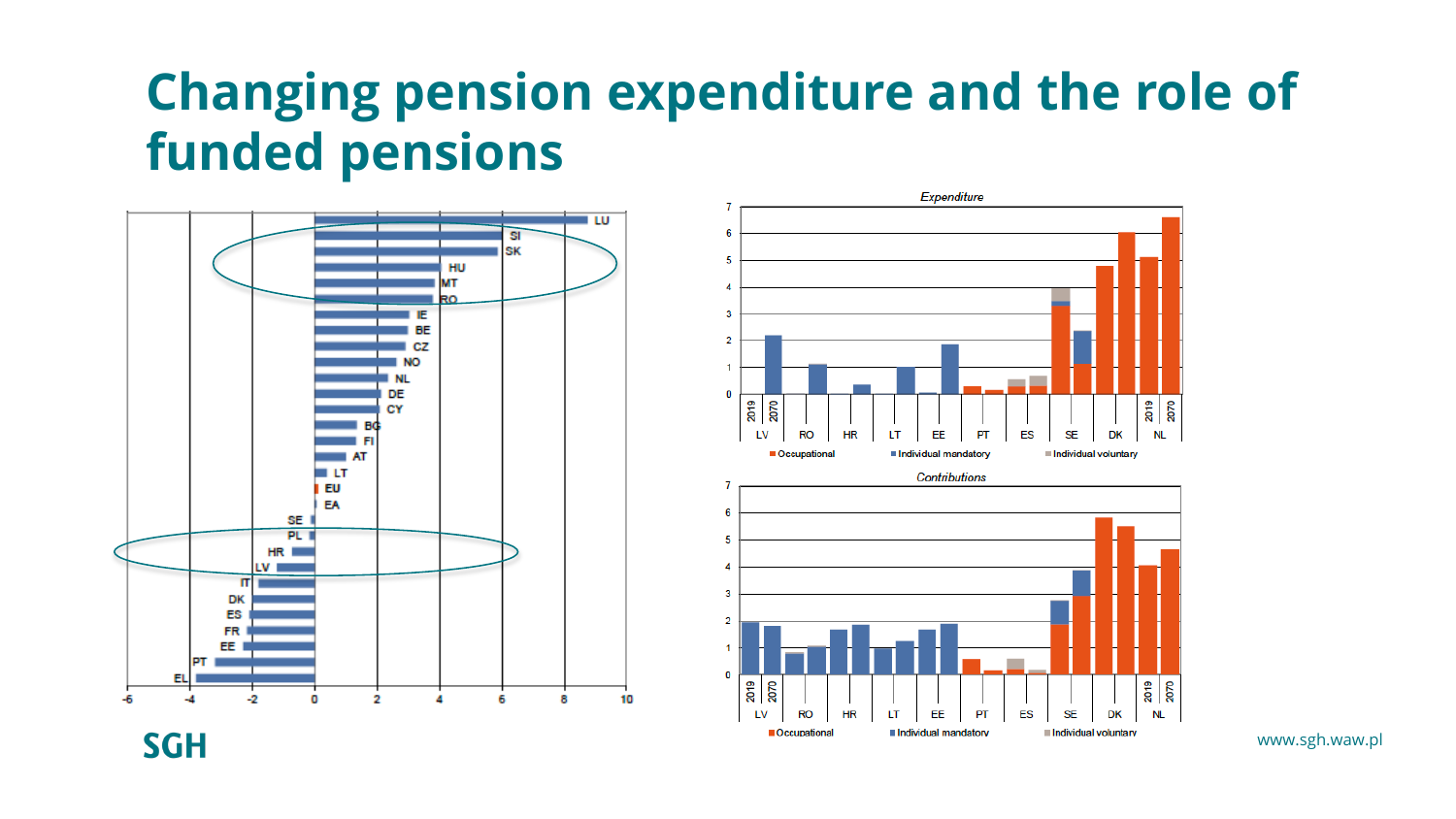# **Changing retirement age**

|                  | <b>Retirement age</b>                                   |  |  |  |  |  |
|------------------|---------------------------------------------------------|--|--|--|--|--|
| <b>Bulgaria</b>  | $60/55 \rightarrow 63/60 \rightarrow 65 \rightarrow 67$ |  |  |  |  |  |
| <b>Czechia</b>   | $60/57 \rightarrow 65$                                  |  |  |  |  |  |
| Croatia          | $65/60 \rightarrow 65$                                  |  |  |  |  |  |
| <b>Estonia</b>   | $60/55 \rightarrow 63 \rightarrow 65 +$ life exp        |  |  |  |  |  |
| <b>Latvia</b>    | $60/55 \rightarrow 62 \rightarrow 65$                   |  |  |  |  |  |
| <b>Lithuania</b> | $60/55 \rightarrow 62.5/60 \rightarrow 65$              |  |  |  |  |  |
| <b>Hungary</b>   | $60/55 \rightarrow 62 \rightarrow 65$                   |  |  |  |  |  |
| <b>Poland</b>    | 65/60 (60/55) $\rightarrow$ 67/67 $\rightarrow$ 60/65   |  |  |  |  |  |
| Romania          | $62/57 \rightarrow 65/63$                               |  |  |  |  |  |
| Slovenia         | $62/55 \rightarrow 65$                                  |  |  |  |  |  |
| <b>Slovakia</b>  | $60/53-57$ $\rightarrow$ 64                             |  |  |  |  |  |

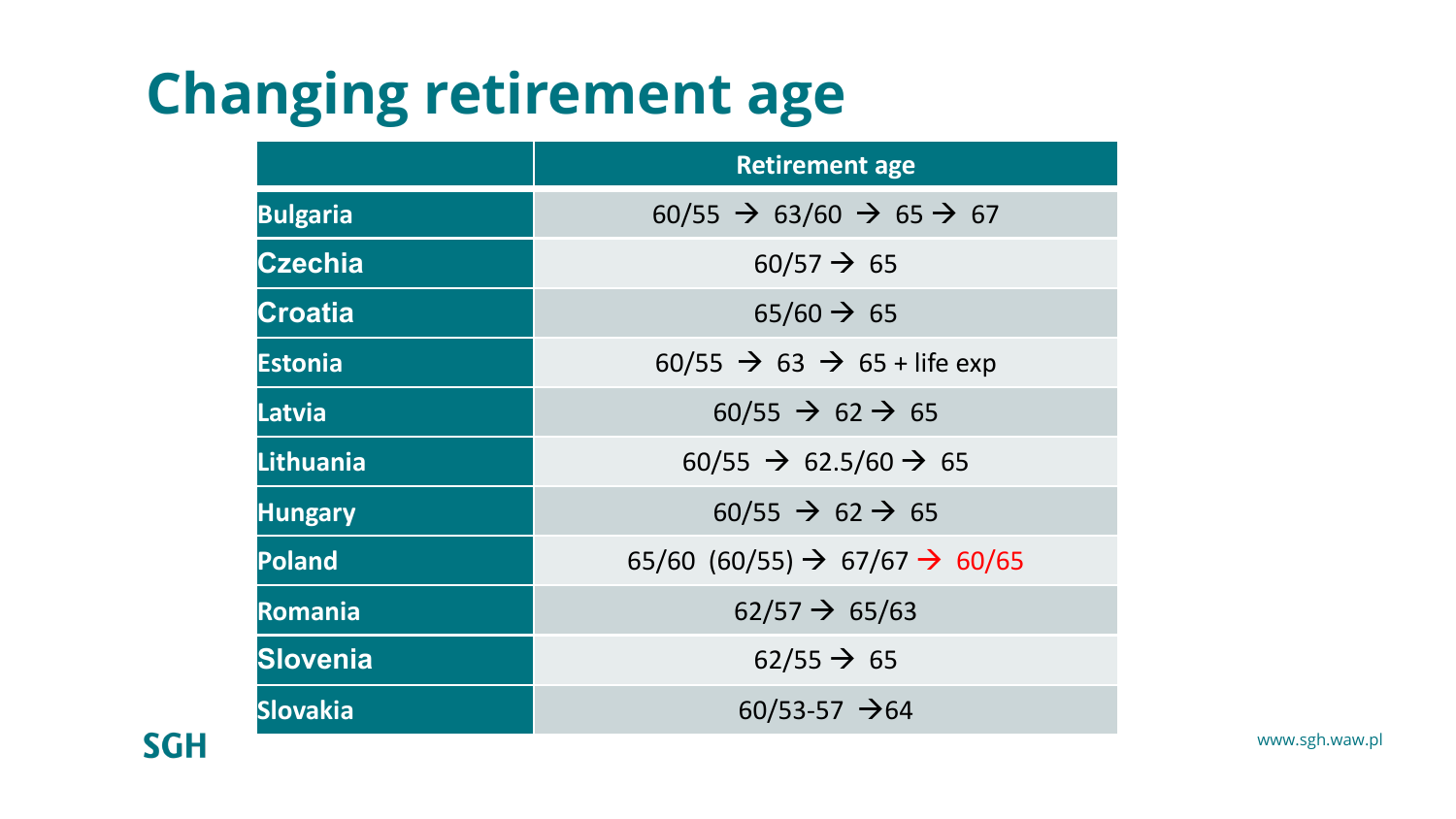### **Contributions to change in pension expenditure**